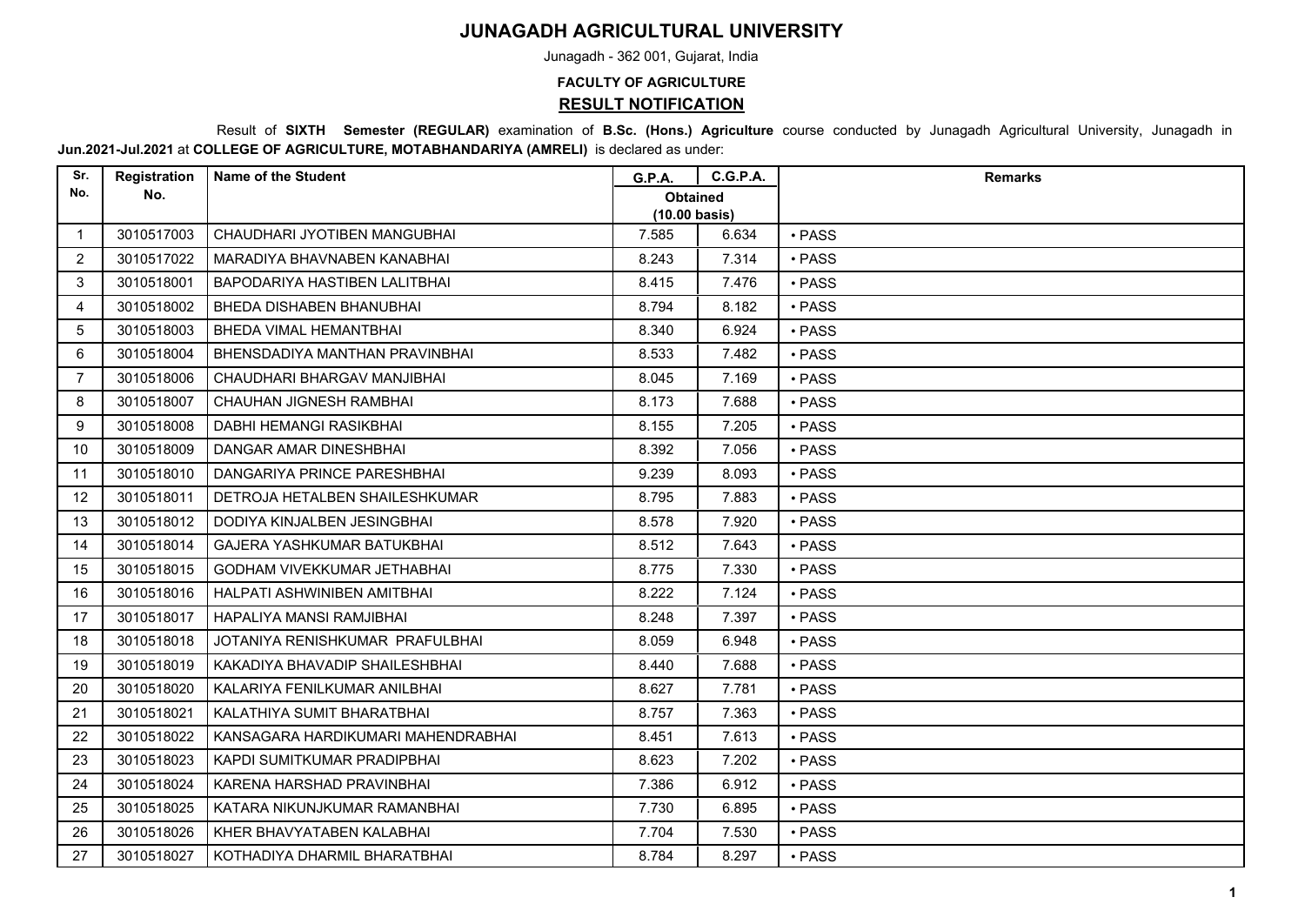| Sr. | Registration | <b>Name of the Student</b>         | <b>G.P.A.</b>           | <b>C.G.P.A.</b> | <b>Remarks</b> |
|-----|--------------|------------------------------------|-------------------------|-----------------|----------------|
| No. | No.          |                                    | <b>Obtained</b>         |                 |                |
|     |              |                                    | $(10.00 \text{ basis})$ |                 |                |
| 28  | 3010518028   | MAKADIYA BIPINKUMAR JAMANBHAI      | 6.938                   | 6.544           | $\cdot$ PASS   |
| 29  | 3010518029   | MAKAVANA VIRALBHAI DHIRUBHAI       | 8.503                   | 7.395           | • PASS         |
| 30  | 3010518030   | MONIKABEN VAISHNANI                | 8.717                   | 7.942           | • PASS         |
| 31  | 3010518031   | <b>MORI NIRALI MANUBHAI</b>        | 7.950                   | 7.435           | • PASS         |
| 32  | 3010518032   | NAGHERA HARDIKKUMAR ARAJANBHAI     | 8.625                   | 8.004           | • PASS         |
| 33  | 3010518033   | NAKUM NEHA KACHARABHAI             | 8.449                   | 8.029           | $\cdot$ PASS   |
| 34  | 3010518034   | NASIT DHARABEN VIPULBHAI           | 8.668                   | 7.649           | $\cdot$ PASS   |
| 35  | 3010518035   | <b>ODEDRA MITAL RAMBHAI</b>        | 8.447                   | 7.409           | • PASS         |
| 36  | 3010518036   | PADALIA DRASHTI MANOJBHAI          | 8.057                   | 7.045           | • PASS         |
| 37  | 3010518037   | PARMAR DARSHAN JAMSANGBHAI         | 8.554                   | 7.278           | · PASS         |
| 38  | 3010518038   | PARMAR KARMDIP ARASIBHAI           | 8.464                   | 7.596           | • PASS         |
| 39  | 3010518039   | PARTH NANDANIA                     | 9.201                   | 8.880           | • PASS         |
| 40  | 3010518040   | PATEL KRINALKUMARI HARESHKUMAR     | 8.162                   | 7.036           | • PASS         |
| 41  | 3010518042   | PATEL NANDANI SANJAYKUMAR          | 8.746                   | 7.737           | · PASS         |
| 42  | 3010518043   | PRATIKSHA PIPARIYA                 | 8.105                   | 7.442           | $\cdot$ PASS   |
| 43  | 3010518046   | RANGANI TEJASKUMAR GORDHANBHAI     | 8.867                   | 7.500           | • PASS         |
| 44  | 3010518048   | SAKARIYA DAMINI NILESHBHAI         | 7.797                   | 7.429           | • PASS         |
| 45  | 3010518049   | SAMARTHKUMAR VACHHANI              | 8.918                   | 7.955           | • PASS         |
| 46  | 3010518050   | SARSAVADIYA KISHANKUMAR ASHOKBHAI  | 8.202                   | 7.192           | · PASS         |
| 47  | 3010518051   | SARVAIYA PURVISHABEN NILESHBHAI    | 8.245                   | 7.501           | • PASS         |
| 48  | 3010518053   | SAVALIYA CHETANABEN MAGANBHAI      | 7.713                   | 7.132           | • PASS         |
| 49  | 3010518054   | SAVALIYA FORAM ARVINDBHAI          | 8.843                   | 7.913           | $\cdot$ PASS   |
| 50  | 3010518055   | SENGAL SHAILESHKUMAR JAYRAMBHAI    | 8.556                   | 7.284           | • PASS         |
| 51  | 3010518056   | SINDHAV SATISH DOLUBHAI            | 8.398                   | 7.186           | • PASS         |
| 52  | 3010518057   | SOLANKI KULDIP ARASIBHAI           | 8.625                   | 7.500           | • PASS         |
| 53  | 3010518059   | VADHEL CHANDRACHUDSINH MANOHARSINH | 8.171                   | 7.400           | • PASS         |
| 54  | 3010518060   | VADSOLA HARDIK HITESHBHAI          | 9.017                   | 7.510           | • PASS         |
| 55  | 3010518061   | VAGHASIYA KHUSHI VAJUBHAI          | 8.580                   | 7.681           | • PASS         |
| 56  | 3010518062   | VAGHASIYA RUPALIBEN HARSUKHBHAI    | 8.547                   | 7.375           | $\cdot$ PASS   |
| 57  | 3010518063   | VALA KRUSHALIBEN HARIBHAI          | 8.024                   | 7.251           | • PASS         |
| 58  | 3010518064   | VASAVA URJASVIKUMARI MUKESHBHAI    | 8.352                   | 7.398           | • PASS         |
| 59  | 3010518065   | VAZA ANKITA BHIMABHAI              | 8.312                   | 7.190           | • PASS         |
| 60  | 3010518066   | VIRAMGAMA RUTUVIKA PRAVINBHAI      | 8.412                   | 7.620           | • PASS         |